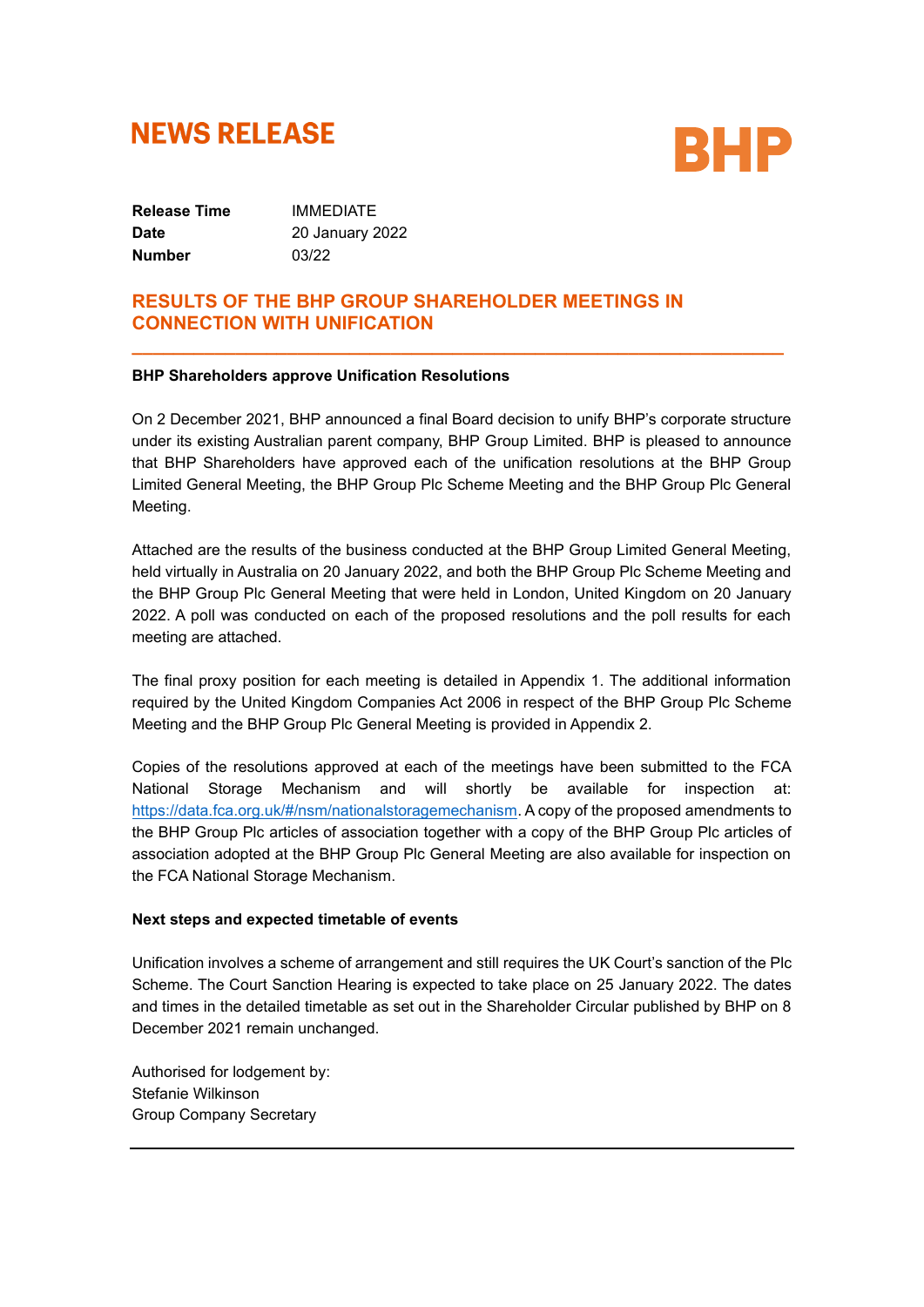## **The poll results for the BHP Group Limited general meeting are as follows:**

|                | <b>Business</b>                                                                                                                                                                            | <b>Votes For</b> | $\frac{9}{6}$ * | <b>Votes</b><br><b>Against</b> | $\frac{9}{6}$ * | <b>Total Votes</b><br>Cast | Abstentions** | Result  |
|----------------|--------------------------------------------------------------------------------------------------------------------------------------------------------------------------------------------|------------------|-----------------|--------------------------------|-----------------|----------------------------|---------------|---------|
| $\mathbf 1$    | To approve the<br>amendments to<br>the Constitution of<br><b>BHP Group</b><br>Limited                                                                                                      | 1,384,096,213    | 97.63           | 33,567,895                     | 2.37            | 1,417,664,108              | 3,408,584     | Carried |
| $\overline{2}$ | To approve the<br>terms of the<br><b>Limited Special</b><br>Voting Share Buy-<br>back Agreement                                                                                            | 1,383,908,921    | 97.61           | 33,946,024                     | 2.39            | 1,417,854,945              | 3,216,466     | Carried |
| $\mathfrak{S}$ | To approve the<br>terms of the DLC<br><b>Dividend Share</b><br>Buy-back<br>Agreement                                                                                                       | 1,383,947,661    | 97.61           | 33,881,125                     | 2.39            | 1,417,828,786              | 3,242,625     | Carried |
| 4              | To approve the<br><b>Class Rights</b><br>Actions in<br>connection with<br>the Plc Special<br>Voting Share Buy-<br>back                                                                     | 1,383,581,955    | 97.60           | 34,037,763                     | 2.40            | 1,417,619,718              | 3,448,963     | Carried |
| 5              | To approve the<br><b>Class Rights</b><br>Action in<br>connection with<br>the change in<br>status of BHP<br>Group Plc from a<br>public listed<br>company to a<br>private limited<br>company | 1,383,561,376    | 97.61           | 33,807,442                     | 2.39            | 1,417,368,818              | 3,702,593     | Carried |

*\*Rounded to two decimal places*

*\*\*A vote abstained is not counted in the calculation of the proportion of votes for and against each resolution.*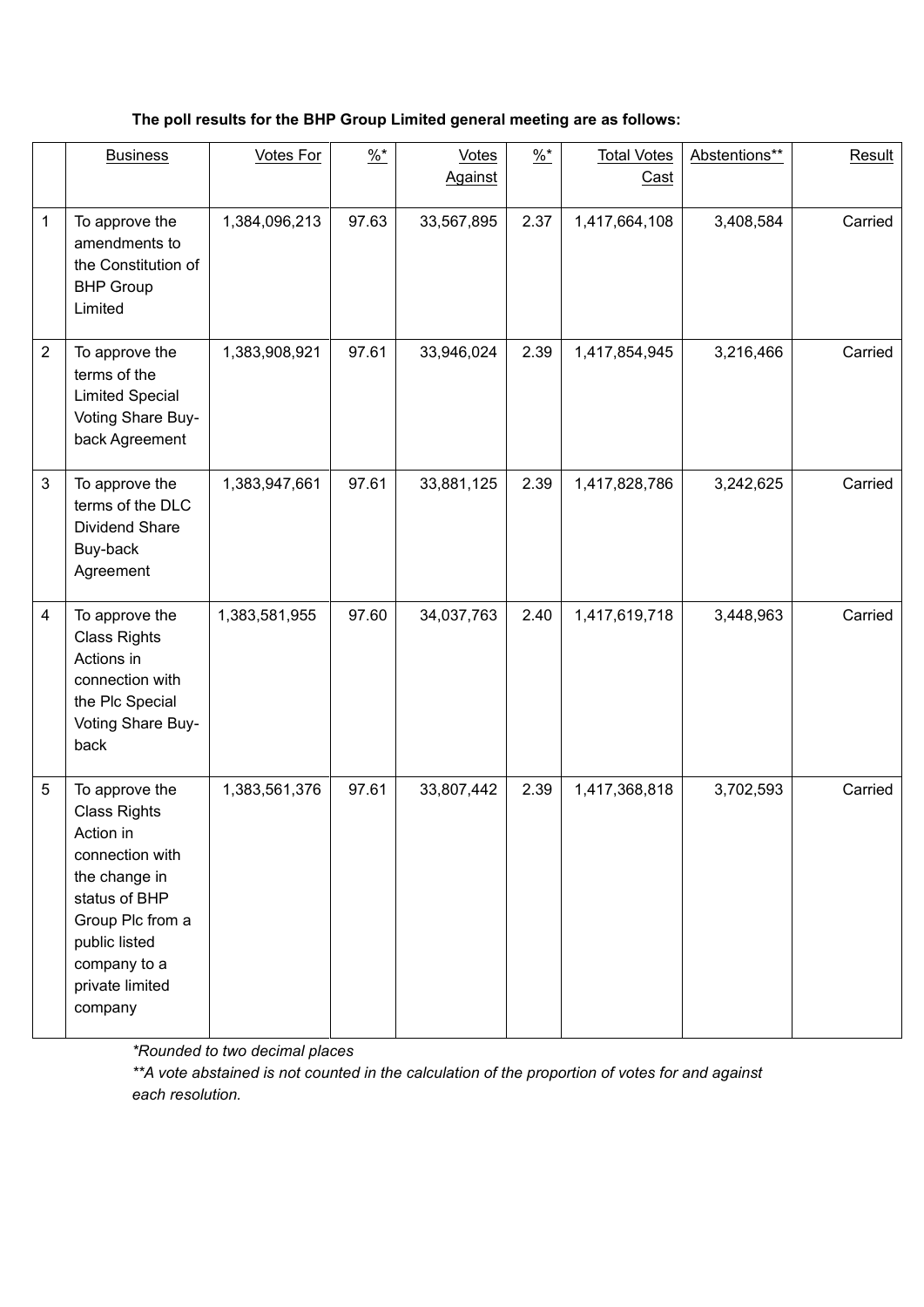#### **The poll results for the BHP Group Plc scheme meeting are as follows:**

|              | <b>Business</b>                                                                                                                 | <b>Results of the</b><br>Court<br><b>Meeting</b> | <b>Scheme Shares voted</b> |        | <b>Scheme</b><br>Shareholders who<br>voted** |        | No. of Scheme<br>Shares voted as a %<br>of the Scheme<br>Shares eligible to be |
|--------------|---------------------------------------------------------------------------------------------------------------------------------|--------------------------------------------------|----------------------------|--------|----------------------------------------------|--------|--------------------------------------------------------------------------------|
|              |                                                                                                                                 |                                                  | Number                     | $\%$ * | Number                                       | $\%$ * | voted at the Court<br>Meeting*                                                 |
| $\mathbf{1}$ | To approve the<br>Plc Scheme<br>proposed to be<br>made between<br><b>BHP Group Plc</b><br>and the Scheme<br><b>Shareholders</b> | <b>For</b>                                       | 1,365,986,837              | 96.12  | 1,180                                        | 83.99  | 64.68                                                                          |
|              |                                                                                                                                 | Against                                          | 55,108,121                 | 3.88   | 225                                          | 16.01  | 2.61                                                                           |
|              |                                                                                                                                 | <b>Total</b>                                     | 1,421,094,958              | 100    | 1,405                                        | 100    | 67.28                                                                          |

*\*Rounded to two decimal places*

*\*\*Where a Scheme Shareholder has cast come of their votes "for" and some of their votes "against" the resolution, such Scheme Shareholder has been counted as having voted both "for" and "against" the resolution for the purposes of determining the number of Scheme Shareholders who voted as set out in this column*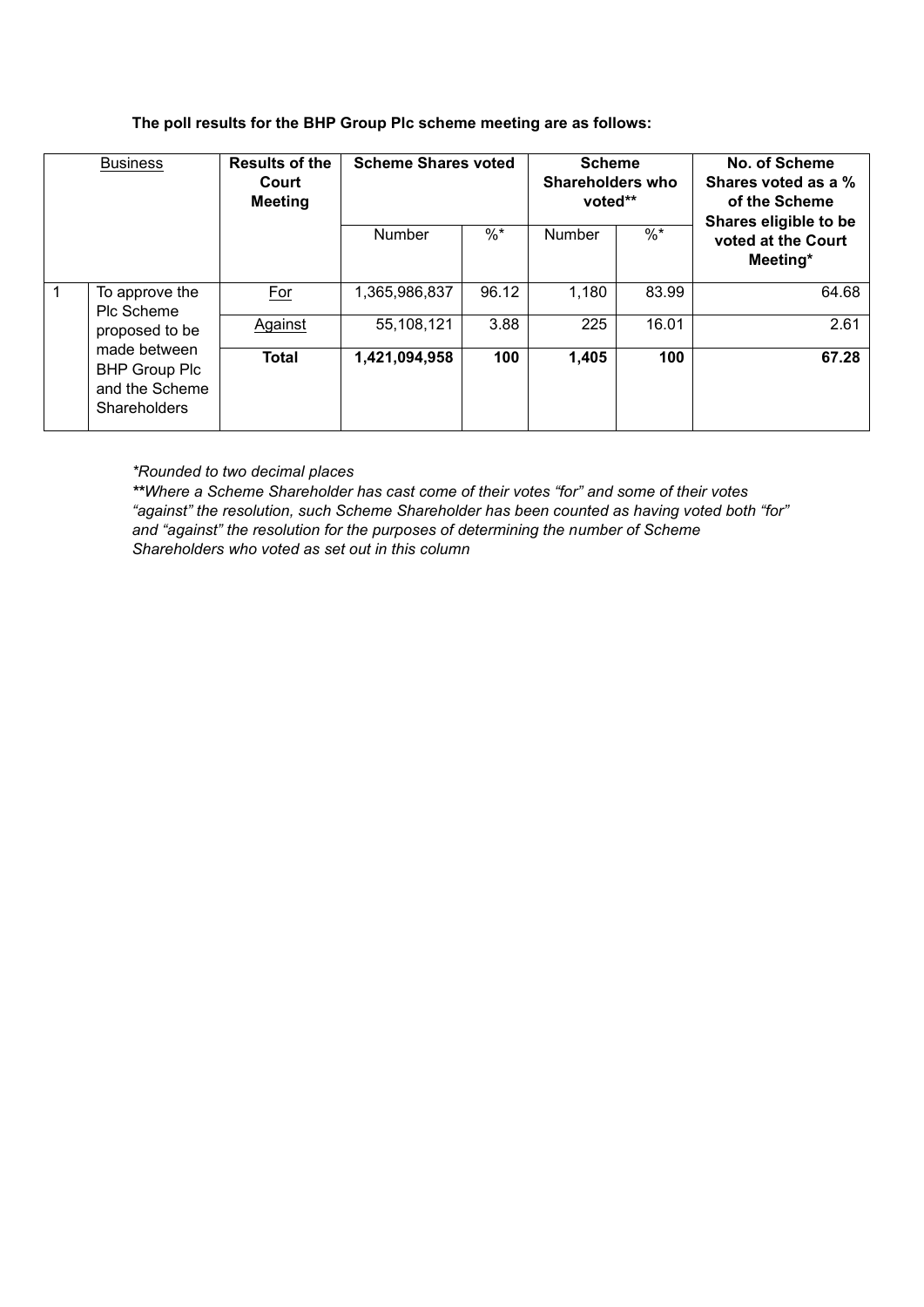## **The poll results for the BHP Group Plc general meeting are as follows:**

|                | <b>Business</b>                                                                                                                                                                                                          | <b>Votes For</b> | $\frac{9}{6}$ * | <b>Votes Against</b> | $\frac{96*}{6}$ | <b>Total Votes</b><br>Cast | <b>Votes</b><br>withheld** | Result  |
|----------------|--------------------------------------------------------------------------------------------------------------------------------------------------------------------------------------------------------------------------|------------------|-----------------|----------------------|-----------------|----------------------------|----------------------------|---------|
| 1              | To approve that the<br>directors of BHP<br>Group Plc be<br>authorised to take all<br>such action as they<br>may consider<br>necessary or<br>appropriate for<br>carrying the Plc<br>Scheme and<br>Unification into effect | 1,374,794,713    | 97.17           | 40,065,268           | 2.83            | 1,414,859,981              | 2,151,451                  | Carried |
| $\overline{2}$ | To approve the terms<br>of the Plc Special<br>Voting Share Buy-<br>back Agreement                                                                                                                                        | 1,373,958,053    | 97.15           | 40,244,570           | 2.85            | 1,414,202,623              | 2,134,680                  | Carried |
| 3              | To approve the Class<br>Rights Actions in<br>connection with the<br><b>Plc Special Voting</b><br>Share Buy-back                                                                                                          | 1,373,938,613    | 97.15           | 40,244,632           | 2.85            | 1,414,183,245              | 2,154,058                  | Carried |
| $\overline{4}$ | To approve the<br>amendments to the<br>articles of<br>association of BHP<br>Group Plc                                                                                                                                    | 1,374,300,175    | 97.18           | 39,855,970           | 2.82            | 1,414,156,145              | 2,181,158                  | Carried |
| 5              | To approve the Class<br>Rights Action in<br>connection with the<br>change in status of<br><b>BHP Group Plc from</b><br>a public listed<br>company to a private<br>limited company                                        | 1,374,258,391    | 97.18           | 39,894,522           | 2.82            | 1,414,152,913              | 2,184,390                  | Carried |

*\*Rounded to two decimal places*

*\*\*A vote withheld is not a vote in law and is not counted in the calculation of the proportion of votes for and against each resolution.*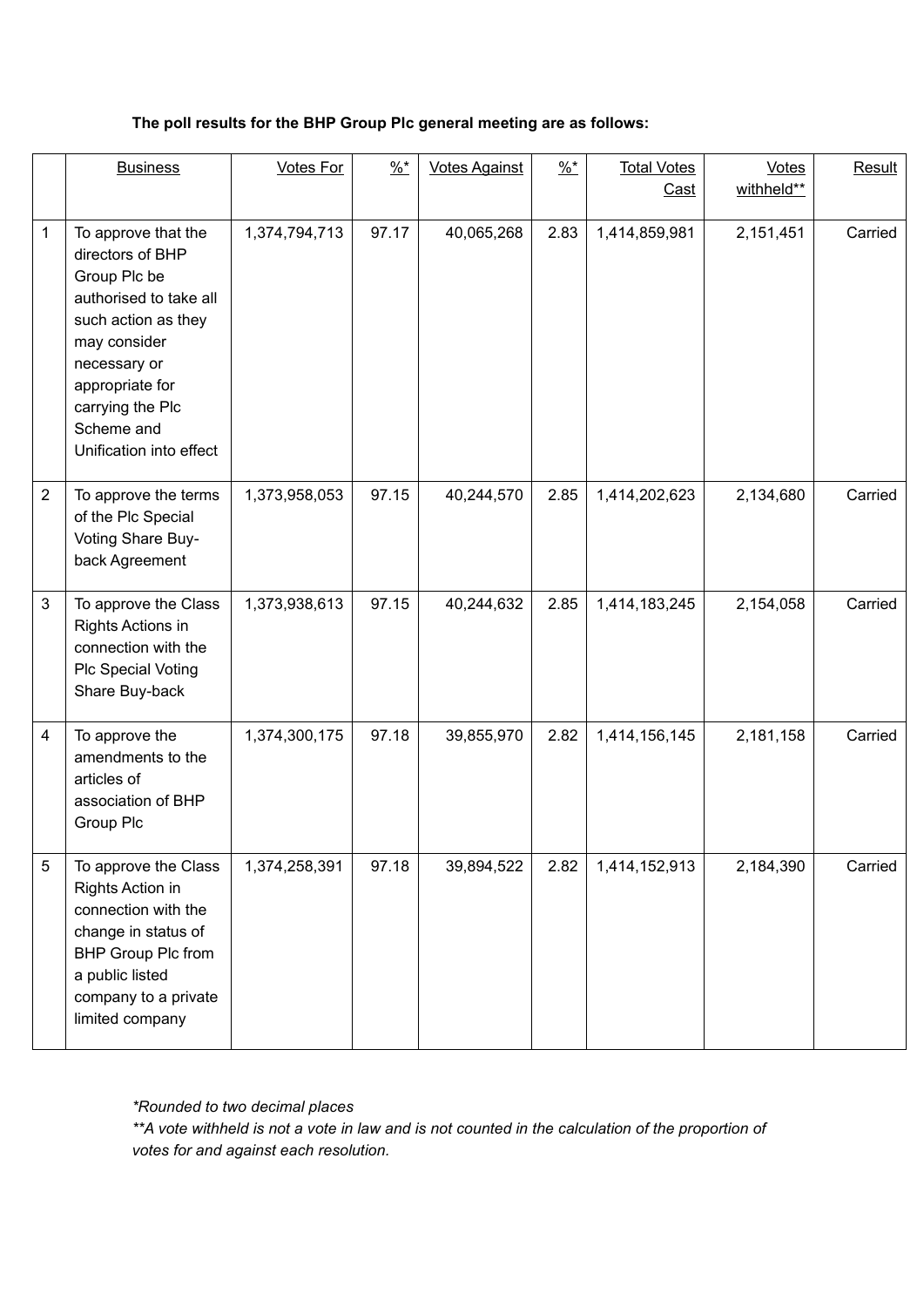## **APPENDIX 1**

## **BHP Group Limited general meeting – Final Proxy Position**

| 1              | To approve the amendments to the Constitution of BHP Group Limited                       |                   |
|----------------|------------------------------------------------------------------------------------------|-------------------|
| $\ast$         | Total number of votes exercisable by all proxies validly appointed                       | 1,416,951,053     |
| $\ast$         | Total number of votes in respect of which the appointments specified that the<br>proxy - |                   |
|                | was to vote for the resolution                                                           | 1,371,737,763     |
|                | was to vote against the resolution                                                       | 33,567,633        |
|                | was to abstain on the resolution                                                         | 3,101,056         |
|                | may vote at the proxy's discretion                                                       | 11,645,657        |
| $\overline{2}$ | To approve the terms of the Limited Special Voting Share Buy-back Agreement              |                   |
| $\ast$         | Total number of votes exercisable by all proxies validly appointed                       | 1,417,147,588     |
| $^\star$       | Total number of votes in respect of which the appointments specified that the<br>proxy - |                   |
|                | was to vote for the resolution                                                           | 1,371,501,002     |
|                | was to vote against the resolution                                                       | 33,946,009        |
|                | was to abstain on the resolution                                                         | 2,904,521         |
|                | may vote at the proxy's discretion                                                       | 11,700,577        |
| 3              | To approve the terms of the DLC Dividend Share Buy-back Agreement                        |                   |
| $^\star$       | Total number of votes exercisable by all proxies validly appointed                       | 1,417,121,429     |
| $^\star$       | Total number of votes in respect of which the appointments specified that the<br>proxy - |                   |
|                | was to vote for the resolution                                                           | 1,371,529,378     |
|                | was to vote against the resolution                                                       | 33,880,963        |
|                | was to abstain on the resolution                                                         | 2,930,680         |
|                | may vote at the proxy's discretion                                                       | <u>11,711,088</u> |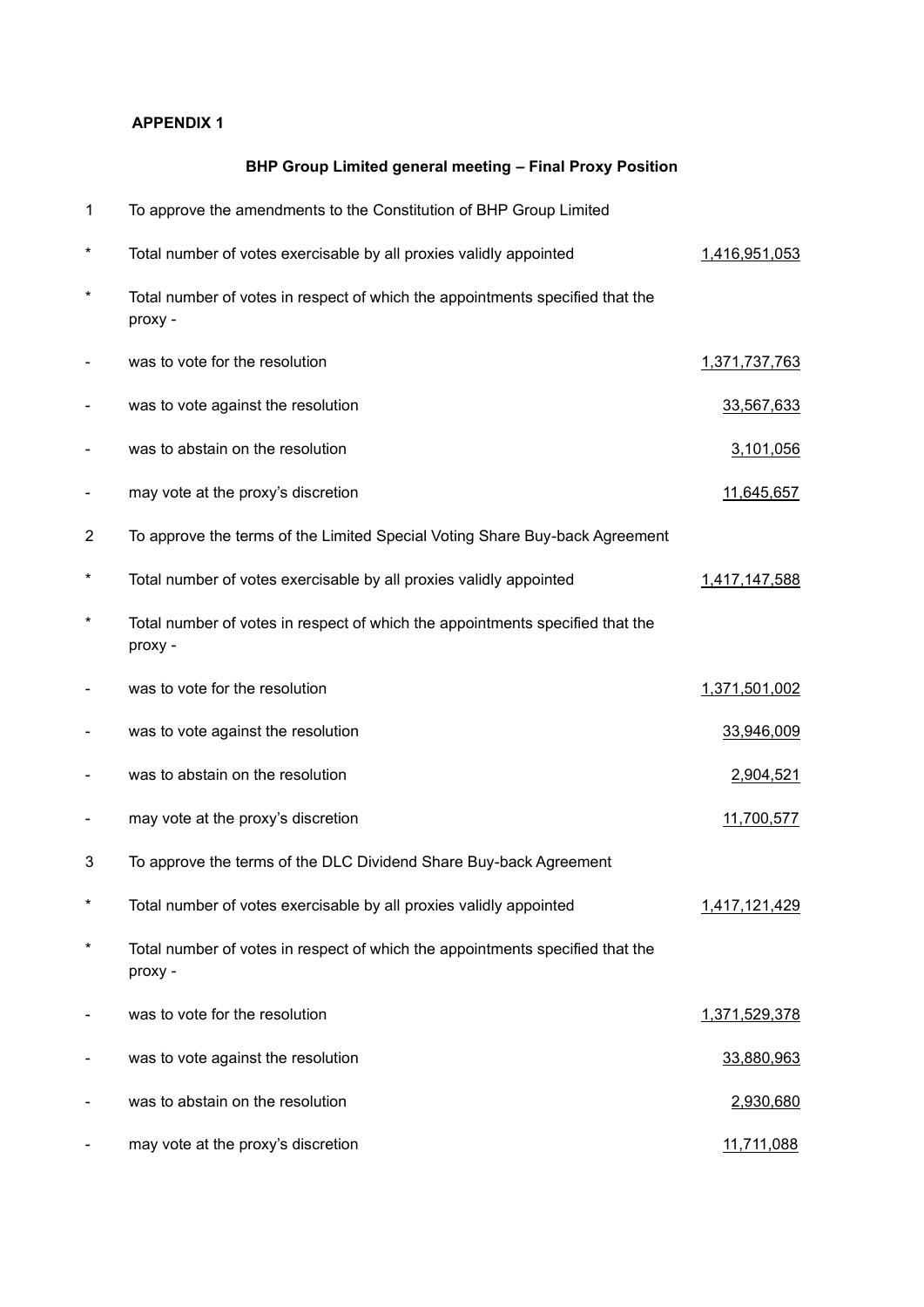| 4          | To approve the Class Rights Actions in connection with the Plc Special Voting<br>Share Buy-back                                                          |               |
|------------|----------------------------------------------------------------------------------------------------------------------------------------------------------|---------------|
| $^\star$   | Total number of votes exercisable by all proxies validly appointed                                                                                       | 1,416,913,608 |
| $^\star$   | Total number of votes in respect of which the appointments specified that the<br>proxy -                                                                 |               |
|            | was to vote for the resolution                                                                                                                           | 1,371,177,778 |
|            | was to vote against the resolution                                                                                                                       | 34,037,748    |
|            | was to abstain on the resolution                                                                                                                         | 3,136,771     |
|            | may vote at the proxy's discretion                                                                                                                       | 11,698,082    |
| 5          | To approve the Class Rights Action in connection with the change in status of<br>BHP Group Plc from a public listed company to a private limited company |               |
| $^{\star}$ | Total number of votes exercisable by all proxies validly appointed                                                                                       | 1,416,661,476 |
| $^\star$   | Total number of votes in respect of which the appointments specified that the<br>proxy -                                                                 |               |
|            | was to vote for the resolution                                                                                                                           | 1,371,151,781 |
| -          | was to vote against the resolution                                                                                                                       | 33,807,442    |
|            | was to abstain on the resolution                                                                                                                         | 3,390,633     |
|            | may vote at the proxy's discretion                                                                                                                       | 11,702,253    |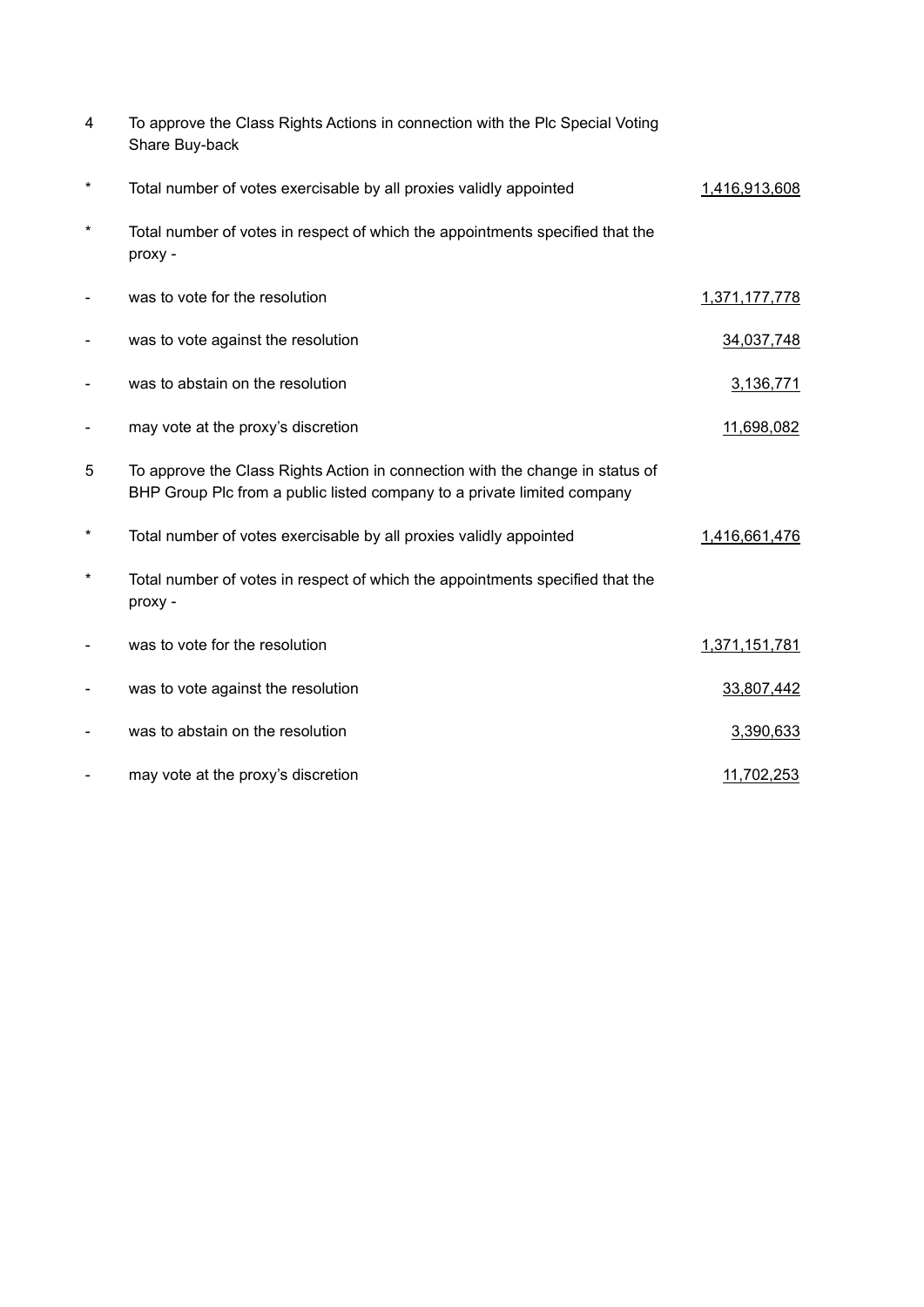## **BHP Group Plc scheme meeting – Final Proxy Position**

| $\mathbf{1}$ | To approve the Plc Scheme proposed to be made between BHP Group Plc and<br>the Scheme Shareholders |               |
|--------------|----------------------------------------------------------------------------------------------------|---------------|
| $\ast$       | Total number of votes exercisable by all proxies validly appointed                                 | 1,421,093,519 |
| $\star$      | Total number of votes in respect of which the appointments specified that the<br>proxy -           |               |
|              | was to vote for the resolution                                                                     | 1,365,976,697 |
|              | was to vote against the resolution                                                                 | 55,106,681    |
|              | may vote at the proxy's discretion                                                                 | 10,141        |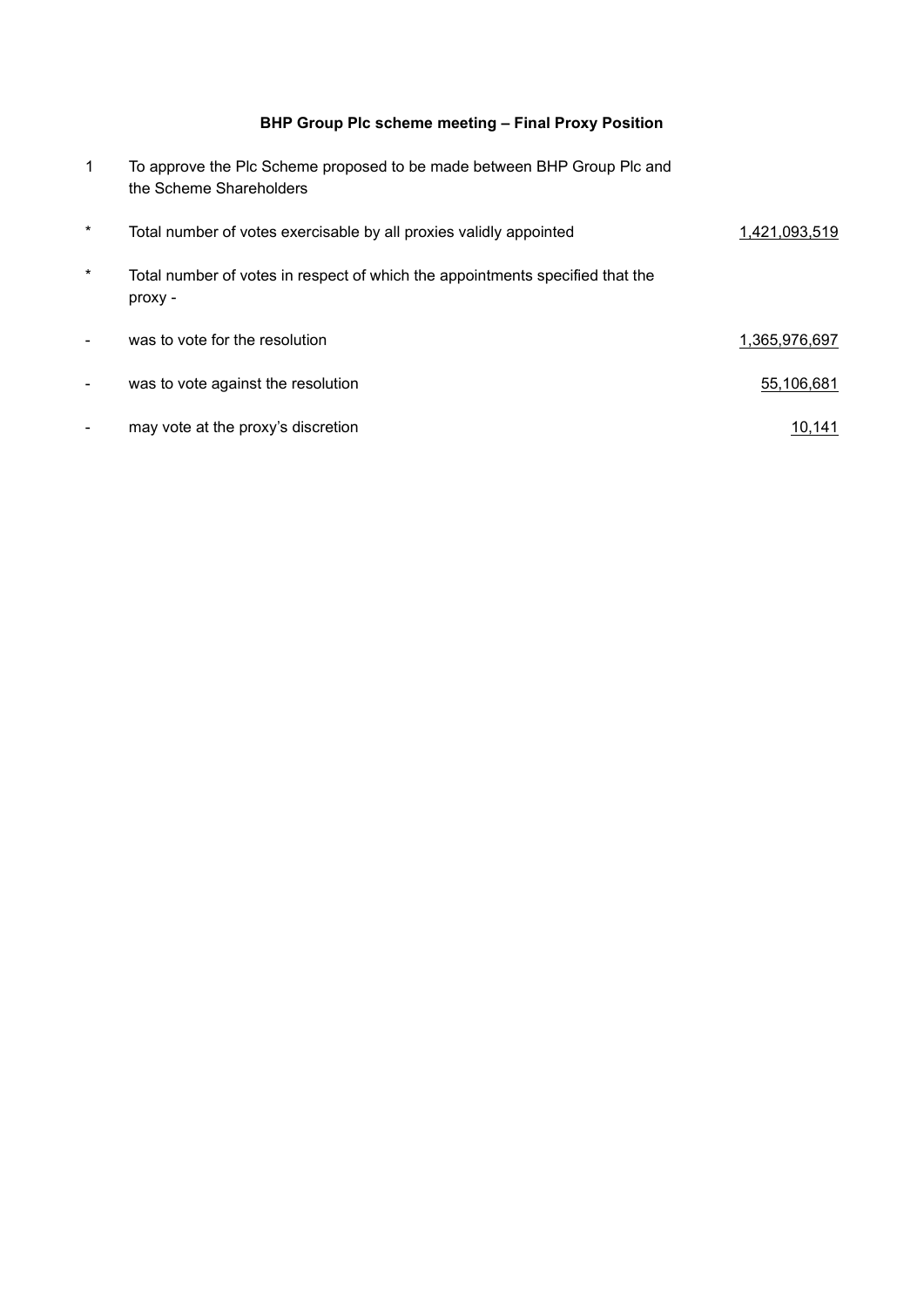## **BHP Group Plc general meeting – Final Proxy Position**

| $\mathbf{1}$ | To approve that the directors of BHP Group Plc be authorised to take all such<br>action as they may consider necessary or appropriate for carrying the Plc<br>Scheme and Unification into effect |               |
|--------------|--------------------------------------------------------------------------------------------------------------------------------------------------------------------------------------------------|---------------|
| $^\star$     | Total number of votes exercisable by all proxies validly appointed                                                                                                                               | 1,417,011,439 |
| $^\star$     | Total number of votes in respect of which the appointments specified that the<br>proxy -                                                                                                         |               |
|              | was to vote for the resolution                                                                                                                                                                   | 1,374,769,785 |
|              | was to vote against the resolution                                                                                                                                                               | 40,065,268    |
|              | was to withhold voting on the resolution                                                                                                                                                         | 2,151,451     |
|              | may vote at the proxy's discretion                                                                                                                                                               | 24,935        |
| 2            | To approve the terms of the Plc Special Voting Share Buy-back Agreement                                                                                                                          |               |
| $^\star$     | Total number of votes exercisable by all proxies validly appointed                                                                                                                               | 1,416,337,310 |
| $\ast$       | Total number of votes in respect of which the appointments specified that the<br>proxy -                                                                                                         |               |
|              | was to vote for the resolution                                                                                                                                                                   | 1,373,932,710 |
|              | was to vote against the resolution                                                                                                                                                               | 40,244,570    |
|              | was to withhold voting on the resolution                                                                                                                                                         | 2,134,680     |
|              | may vote at the proxy's discretion                                                                                                                                                               | 25,350        |
| 3            | To approve the Class Rights Actions in connection with the Plc Special Voting<br>Share Buy-back                                                                                                  |               |
| $\ast$       | Total number of votes exercisable by all proxies validly appointed                                                                                                                               | 1,416,337,310 |
| $^\star$     | Total number of votes in respect of which the appointments specified that the<br>proxy -                                                                                                         |               |
|              | was to vote for the resolution                                                                                                                                                                   | 1,373,913,270 |
|              | was to vote against the resolution                                                                                                                                                               | 40,244,632    |
|              | was to withhold voting on the resolution                                                                                                                                                         | 2,154,058     |
|              | may vote at the proxy's discretion                                                                                                                                                               | 25,350        |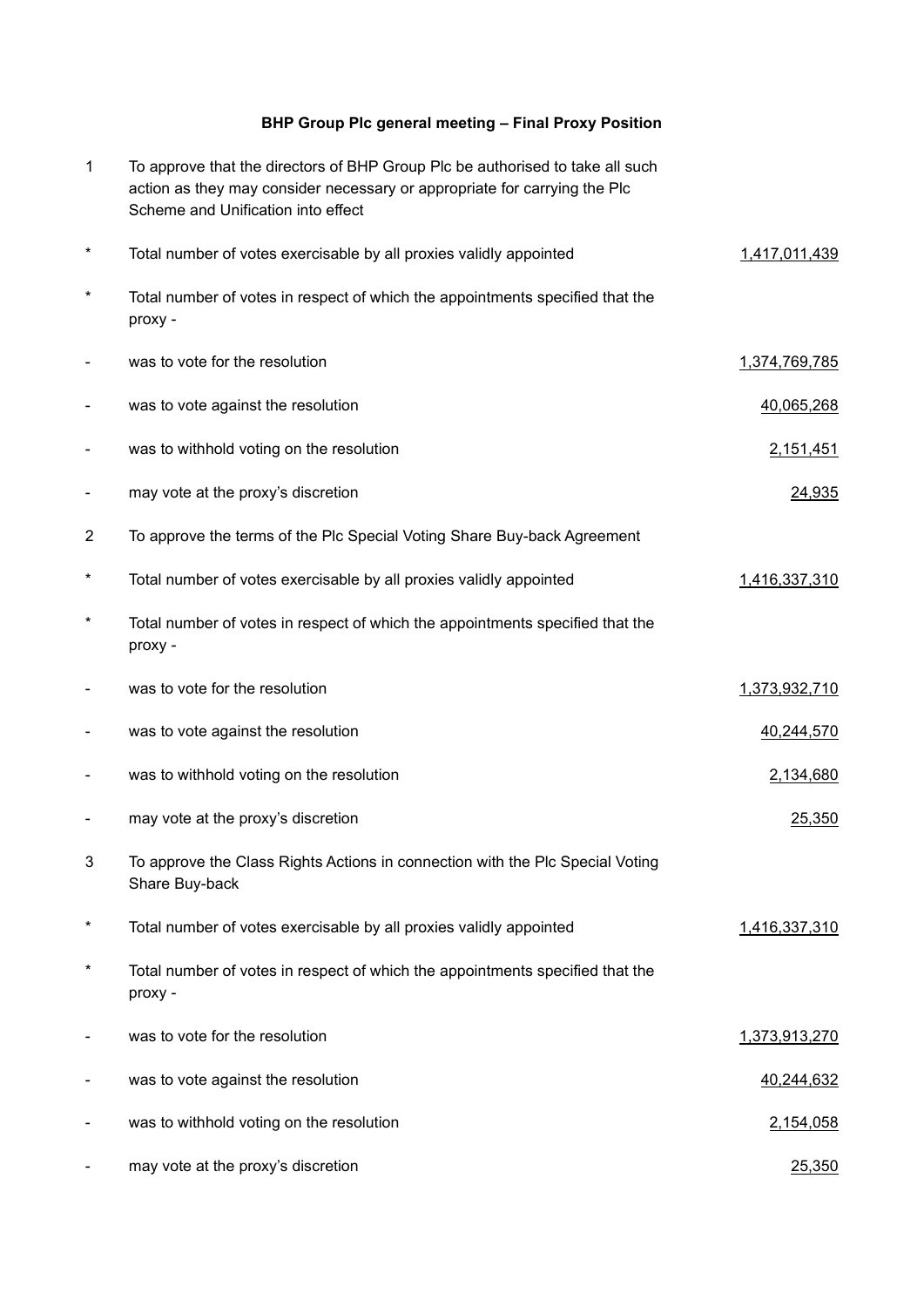| 4        | To approve the amendments to the articles of association of BHP Group Plc                                                                                |               |
|----------|----------------------------------------------------------------------------------------------------------------------------------------------------------|---------------|
| $^\star$ | Total number of votes exercisable by all proxies validly appointed                                                                                       | 1,416,337,310 |
| $^\star$ | Total number of votes in respect of which the appointments specified that the<br>proxy -                                                                 |               |
|          | was to vote for the resolution                                                                                                                           | 1,374,274,268 |
|          | was to vote against the resolution                                                                                                                       | 39,855,970    |
|          | was to withhold voting on the resolution                                                                                                                 | 2,181,158     |
|          | may vote at the proxy's discretion                                                                                                                       | 25,914        |
| 5        | To approve the Class Rights Action in connection with the change in status of<br>BHP Group Plc from a public listed company to a private limited company |               |
| $^\star$ | Total number of votes exercisable by all proxies validly appointed                                                                                       | 1,416,337,310 |
| $^\star$ | Total number of votes in respect of which the appointments specified that the<br>proxy -                                                                 |               |
|          | was to vote for the resolution                                                                                                                           | 1,374,230,559 |
|          | was to vote against the resolution                                                                                                                       | 39,894,522    |
|          | was to withhold voting on the resolution                                                                                                                 | 2,184,390     |
|          | may vote at the proxy's discretion                                                                                                                       | 27,839        |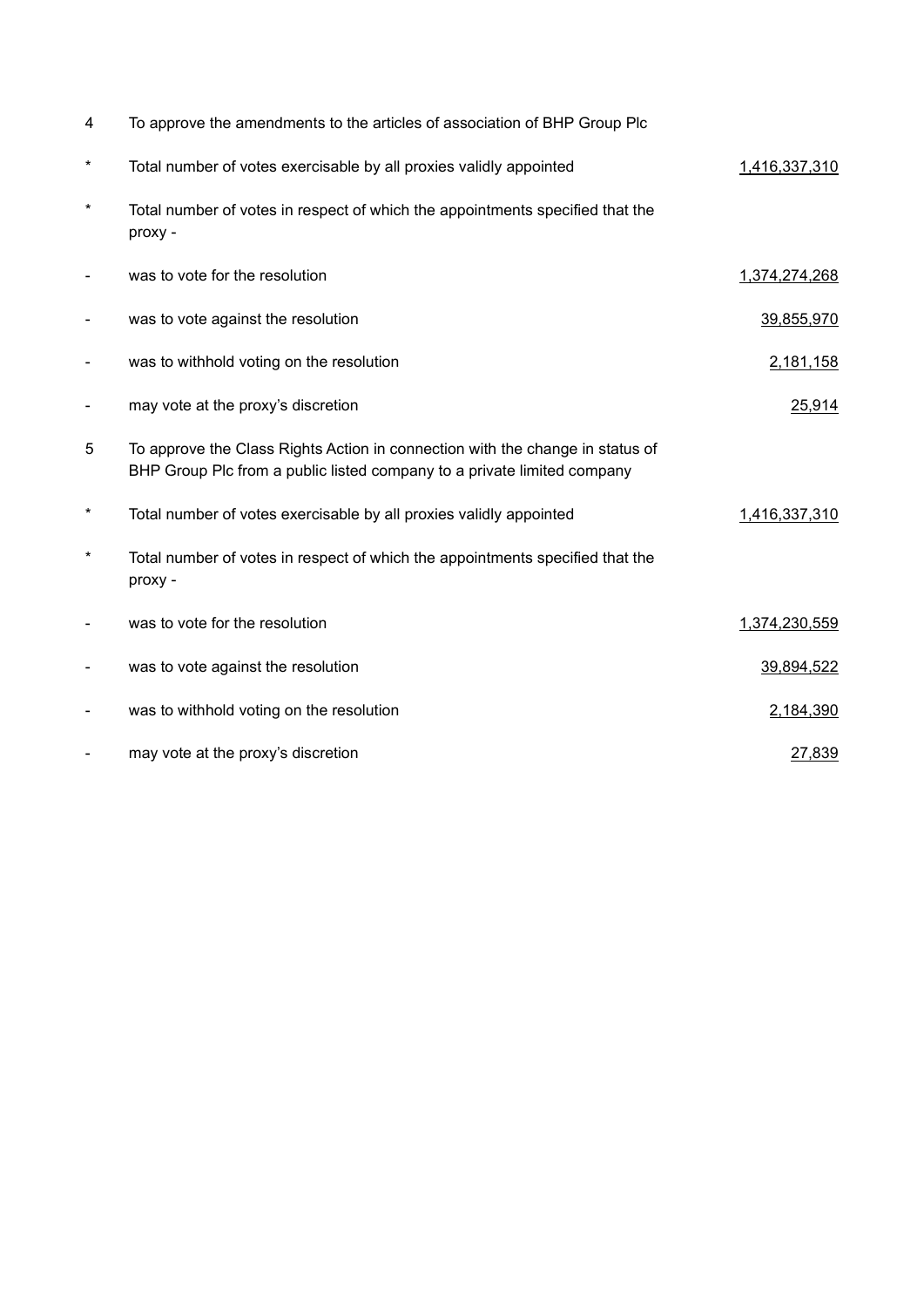#### **APPENDIX 2**

#### **Additional Information – BHP Group Plc scheme meeting**

For the purposes of section 341 of the United Kingdom's Companies Act 2006 and in respect of BHP Group Plc, the votes validly cast as a percentage of the company's total issued share capital (as at the close of the BHP Group Plc scheme meeting on 20 January 2022) are:

| Item of Business                                                        | Votes Cast % |
|-------------------------------------------------------------------------|--------------|
| To approve the PIc Scheme proposed to be made between BHP Group PIc and | 67.28        |
| the Scheme Shareholders                                                 |              |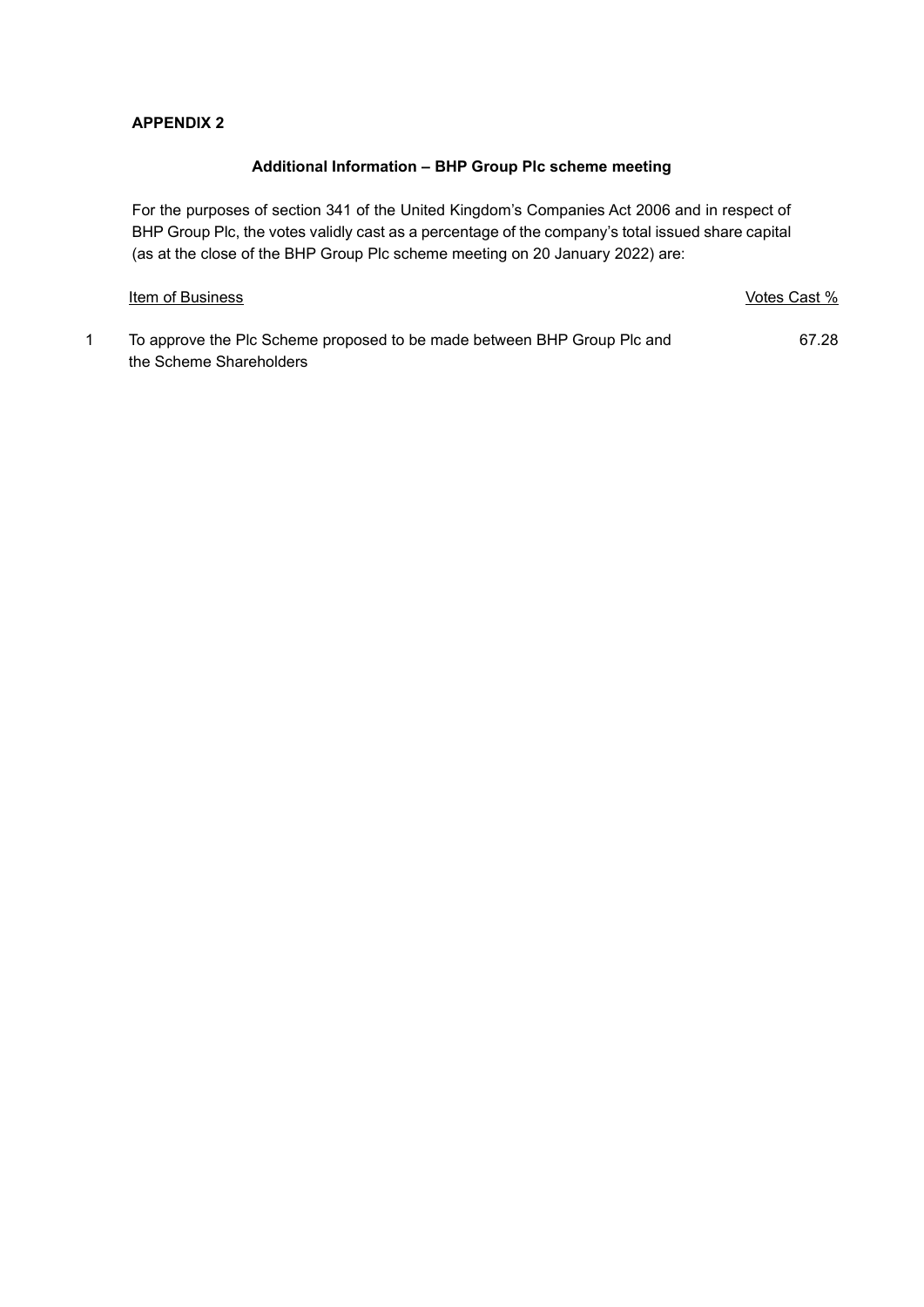## **Additional Information – BHP Group Plc general meeting**

For the purposes of section 341 of the United Kingdom's Companies Act 2006 and in respect of BHP Group Plc, the votes validly cast as a percentage of the company's total issued share capital (as at the close of the BHP Group Plc general meeting on 20 January 2022) are:

|              | Item of Business                                                                                                                                                                                 | Votes Cast % |
|--------------|--------------------------------------------------------------------------------------------------------------------------------------------------------------------------------------------------|--------------|
| $\mathbf{1}$ | To approve that the directors of BHP Group Plc be authorised to take all such<br>action as they may consider necessary or appropriate for carrying the Plc<br>Scheme and Unification into effect | 66.99        |
| 2            | To approve the terms of the Plc Special Voting Share Buy-back Agreement                                                                                                                          | 66.96        |
| 3            | To approve the Class Rights Actions in connection with the Plc Special Voting<br>Share Buy-back                                                                                                  | 66.96        |
| 4            | To approve the amendments to the articles of association of BHP Group Plc                                                                                                                        | 66.96        |
| 5            | To approve the Class Rights Action in connection with the change in status of<br>BHP Group Plc from a public listed company to a private limited company                                         | 66.96        |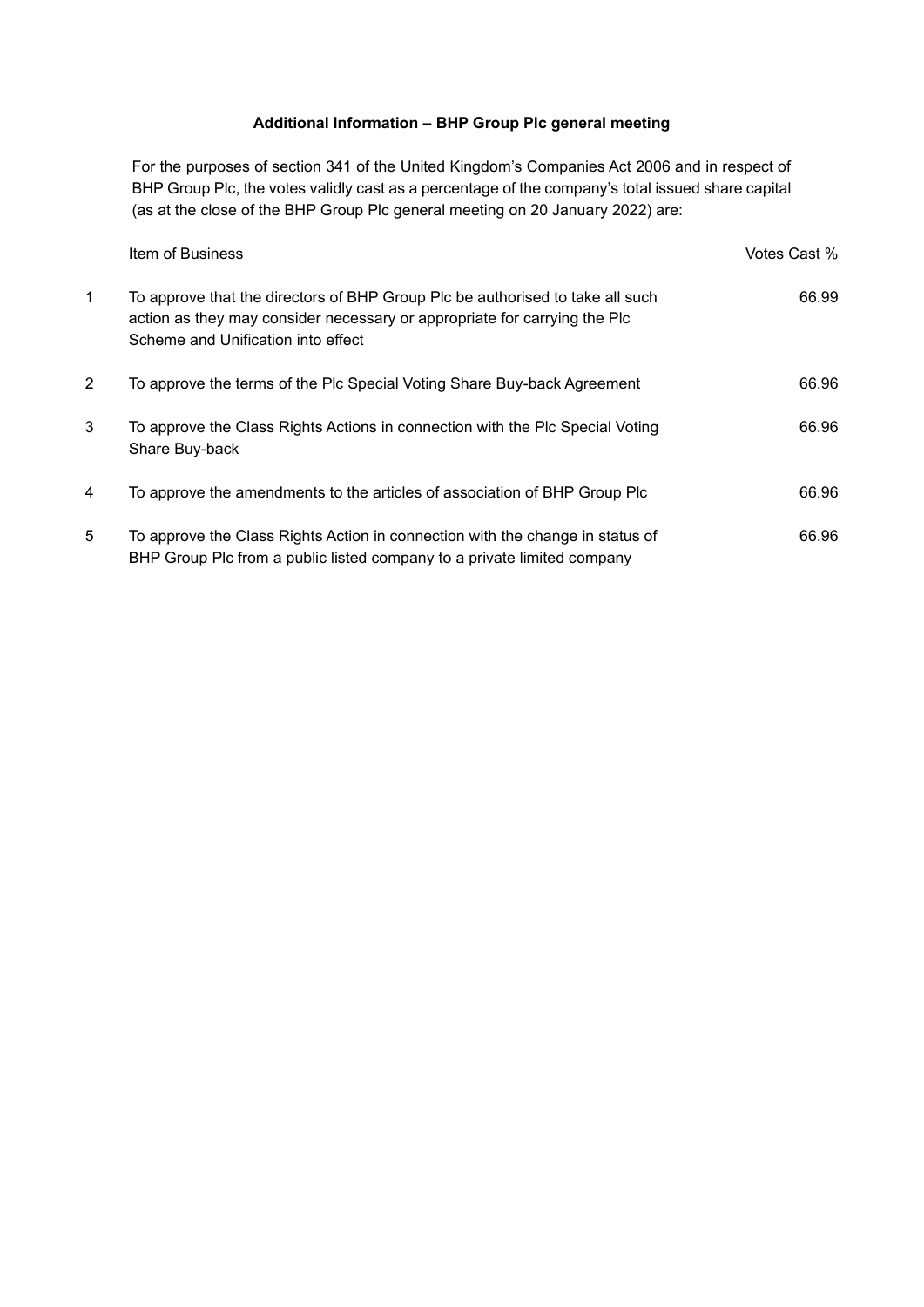#### **Media Relations**

Email: media.relations@bhp.com

#### **Australia and Asia**

Gabrielle Notley Tel: +61 3 9609 3830 Mobile: +61 411 071 715

#### **Europe, Middle East and Africa**

Neil Burrows Tel: +44 20 7802 7484 Mobile: +44 7786 661 683

#### **Americas**

Judy Dane Tel: +1 713 961 8283 Mobile: +1 713 299 5342

#### **Investor Relations**

Email: investor.relations@bhp.com

#### **Australia and Asia**

Dinesh Bishop Mobile: +61 407 033 909

#### **Europe, Middle East and Africa**

James Bell Tel: +44 2078 027 144 Mobile: +44 7961 636 432

#### **Americas**

Brian Massey Tel: +1 713 296 7919 Mobile: +1 832 870 7677

BHP Group Limited ABN 49 004 028 077 LEI WZE1WSENV6JSZFK0JC28 Registered in Australia Registered Office: Level 18, 171 Collins Street Melbourne Victoria 3000 Australia Tel +61 1300 55 4757 Fax +61 3 9609 3015

BHP Group plc Registration number 3196209 LEI 549300C116EOWV835768 Registered in England and Wales Registered Office: Nova South, 160 Victoria Street London SW1E 5LB United Kingdom Tel +44 20 7802 4000 Fax +44 20 7802 4111

Members of the BHP Group which is headquartered in Australia



Follow us on social media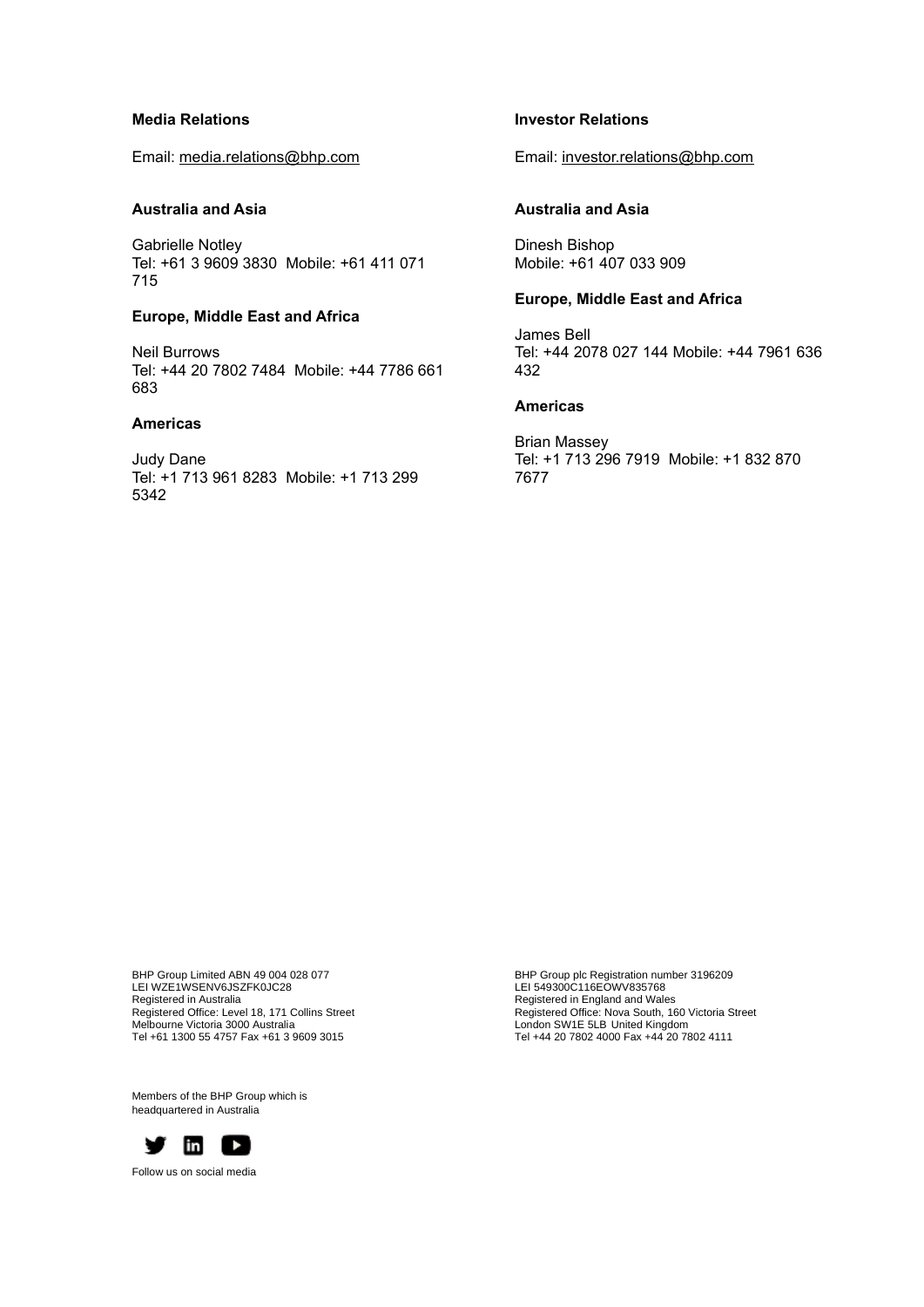#### **Disclaimer**

BHP makes no representation or warranty as to the appropriateness, accuracy, completeness or reliability of the information in this release.

This release is for information purposes only and is not intended to and does not constitute or form part of any offer to sell or subscribe for or any invitation to purchase or subscribe for or otherwise acquire or dispose of any BHP securities or the solicitation of any vote or approval in any jurisdiction pursuant to unification or otherwise, nor will there be any sale, issuance or transfer of any BHP securities pursuant to unification or otherwise in any jurisdiction in contravention of applicable law. This release does not constitute a prospectus or prospectus equivalent document.

Prior to making any decision in relation to unification or as to whether to invest in the shares in Limited, investors should read the Shareholder Circular and the Prospectus in their entirety, including the information incorporated by reference. Investors must rely upon their own examination, analysis and enquiries of BHP and the terms of the Shareholder Circular and Prospectus, including the merits and risks involved.

#### **Forward looking statements**

This release contains forward looking statements, including statements regarding: plans, strategies and objectives of management; approval of certain projects and consummation of certain transactions; unification, including, but not limited to, the perceived benefits of unification and expectations around the financial impact of unification on the BHP Group; future performance and future opportunities. Forward-looking statements may be identified by the use of terminology, including, but not limited to, 'intend', 'aim', 'project', 'see', 'anticipate', 'estimate', 'plan', 'objective', 'believe', 'expect', 'commit', 'may', 'should', 'need', 'must', 'will', 'would', 'continue', 'forecast', 'guidance', 'trend' or similar words. These statements discuss future expectations concerning the results of assets or financial conditions, or provide other forward-looking information.

These forward looking statements are based on management's current expectations and reflect judgments, assumptions, estimates and other information available as at the date of this release. These statements do not represent guarantees or predictions of future financial or operational performance, and involve known and unknown risks, uncertainties and other factors, many of which are beyond our control, and which may cause actual results to differ materially from those expressed in the statements contained in this release. The BHP Group cautions against reliance on any forward-looking statements or guidance, including in light of the current economic climate and the significant volatility, uncertainty and disruption arising in connection with Covid-19.

Forward-looking statements contained in this release apply only as at the date of this release. To the extent required by the FCA Listing Rules, the Disclosure Guidance and Transparency Rules, the Prospectus Regulation Rules, the ASX Listing Rules and other applicable regulations, BHP will update or revise the information in this release. Otherwise, BHP will have no obligation publicly to update or revise any forward-looking statement, whether as a result of new information or future developments.

#### **No profit forecasts or estimates**

No statement in this release is intended as a profit forecast or estimate and no statement in this release should be interpreted to mean that earnings per share for the most recent, current or future financial years would necessarily match or exceed the historical published earnings per share.